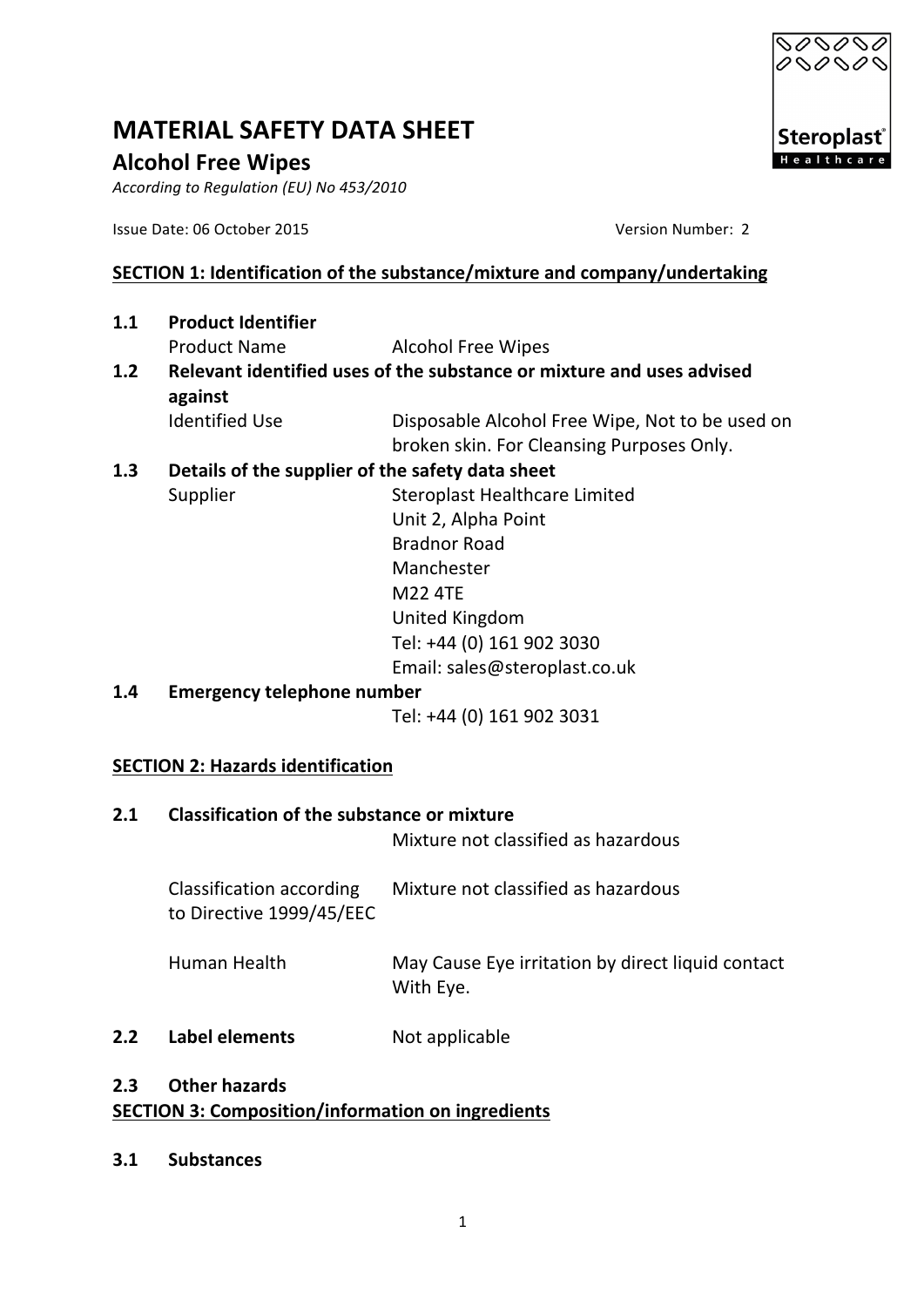# **Alcohol Free Wipes**

*According to Regulation (EU) No 453/2010* 

Issue Date: 06 October 2015 Version Number: 2

#### **3.2 Mixtures**

Chemical Name: CAS NO Proportion White Non-Woven Swab Cloth 30-60% Water :7732-18-5 50-99% Cetrimide (Quanternary Ammonium Antiseptic):505-86-2 0.2% Chlorhexidine 0.02%

#### **SECTION 4: First aid measures**

#### **4.1 Description of first aid measures**

#### Inhalation

Move individual to fresh air. Seek medical attention if effects persist. Restore and/or support breathing as required.

Skin

Wash thoroughly with soap and water.

Eye

Rinse with the main water for 15 minutes, whilst lifting eye lid. Get medical attention if effect persists.

Ingestion

In the unlikely event that the solution was swallowed, do not induce vomiting. Give water, and get medical attention.

#### **4.2** Most important symptoms and effects, both acute and delayed

Eye: eye irritation May Occur by direct liquid contact.

Skin: Prolonged skin contact or repeated exposure not likely to cause significant skin irritation unless there was a pre-existing skin disorder. Symptom may include redness and dryness. Inhalation: Only slightly harmful if inhaled.

Ingestion: If swallowing did occur it may cause nausea and dizziness.

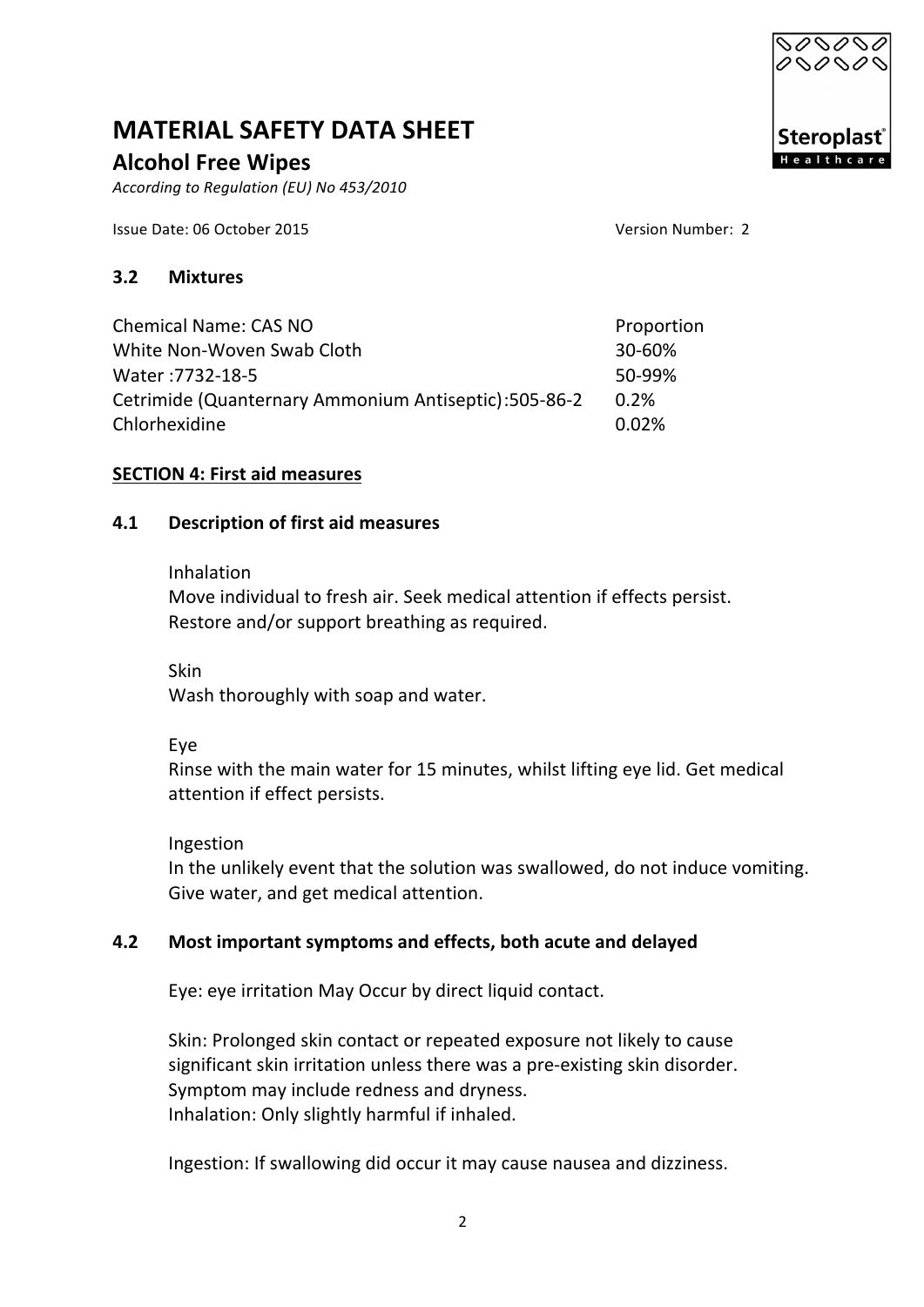

# **Alcohol Free Wipes**

*According to Regulation (EU) No 453/2010* 

Issue Date: 06 October 2015 Version Number: 2

# **4.3** Indication of any immediate medical attention and special treatment **needed**

Treat symptoms as they occur

#### **SECTION 5: Firefighting measures**

#### **5.1 Extinguishing media**

The solution is non-flammable. Packaging is a polythene copolymer and is not Readily combustible but will give off CO, CO2 and carbon once on fire.

# **5.2** Special hazards arising from the substance or mixture

The product is water based, therefore not flammable or explosive.

#### **5.3 Advice for fire fighters**

Fire fighters should wear and approved self-contained breathing apparatus and full protective clothing.

#### **SECTION 6: Accidental release measures**

- **6.1** Personal precautions, protective equipment and emergency procedures **Not Applicable**
- **6.2 Environmental precautions** No environmental issues expected
- **6.3** Methods and material for containment and cleaning up Not Applicable
- **6.4** Reference to other sections **Not Applicable**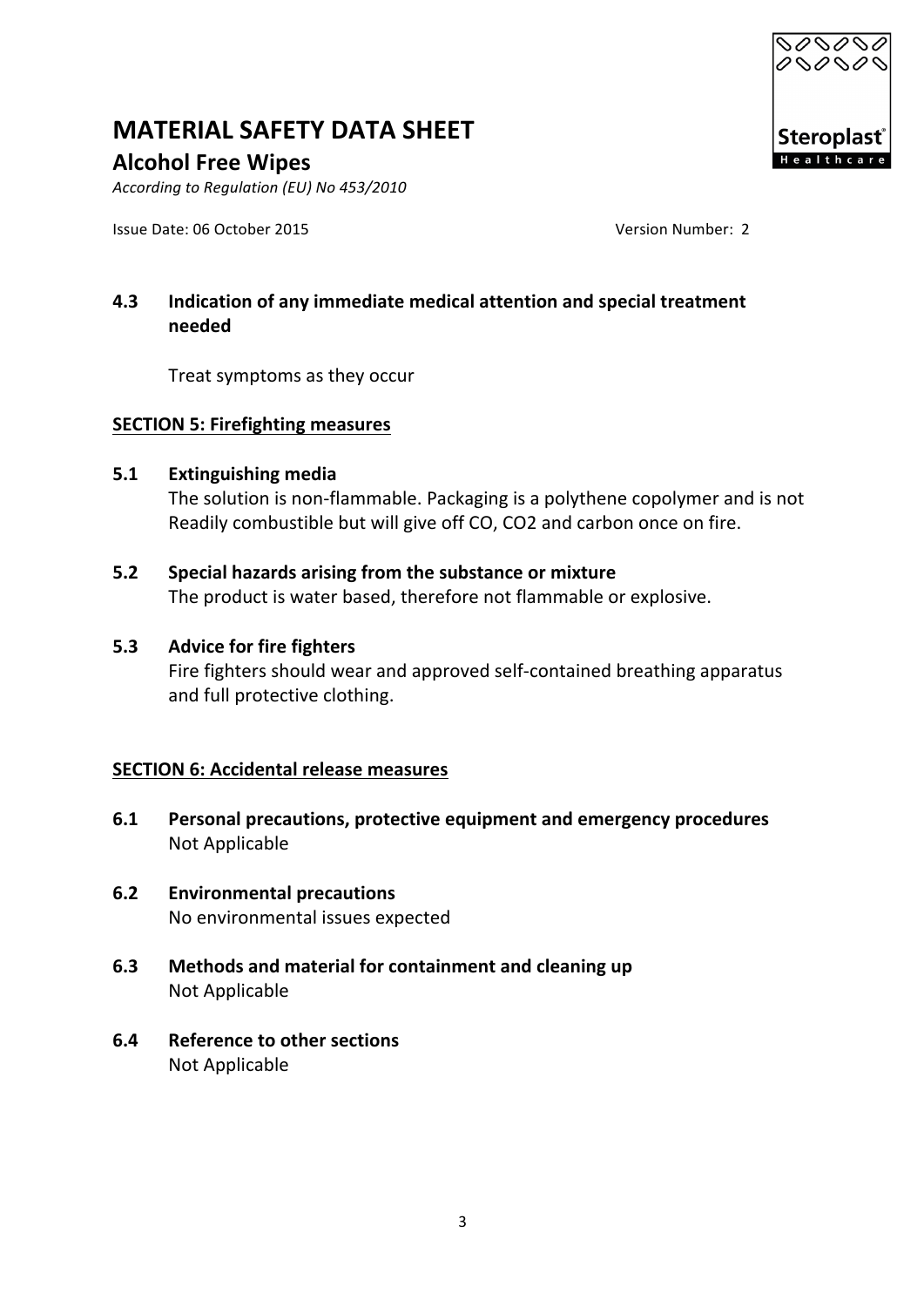# **Alcohol Free Wipes**

*According to Regulation (EU) No 453/2010* 

Issue Date: 06 October 2015 Version Number: 2

## **SECTION 7: Handling and storage**

- **7.1** Precautions for safe handling **Not Applicable**
- **7.2** Conditions for safe storage, including any incompatibilities Store in a cool, dry, well ventilated place, away from direct sunlight. Do not allow to freeze. Keep container closed when not in use.

#### **7.3** Specific end use Identified in Section 1.2

# **SECTION 8: Exposure controls/personal protection**

#### **8.1 Control Parameters**

| <b>EU Limit</b> | None |
|-----------------|------|
|-----------------|------|

UK Limit None

#### **8.2 Exposure controls**

Not Applicable

# **SECTION 9: Physical and chemical properties**

#### **9.1 Information on basic physical and chemical properties**

Appearance White Non-Woven Fabric Swab impreganated with aqueous preservative solution of cetrimide in water and chlorhexidine. Individual swabs sealed into flexible laminate sachets

| Odour                                      | <b>Odourless</b>  |
|--------------------------------------------|-------------------|
| Melting/freezing point                     | Ca. $0^{\circ}$ C |
| Initial boiling point/range Not determined |                   |

Flash point **Not** expected for water based product

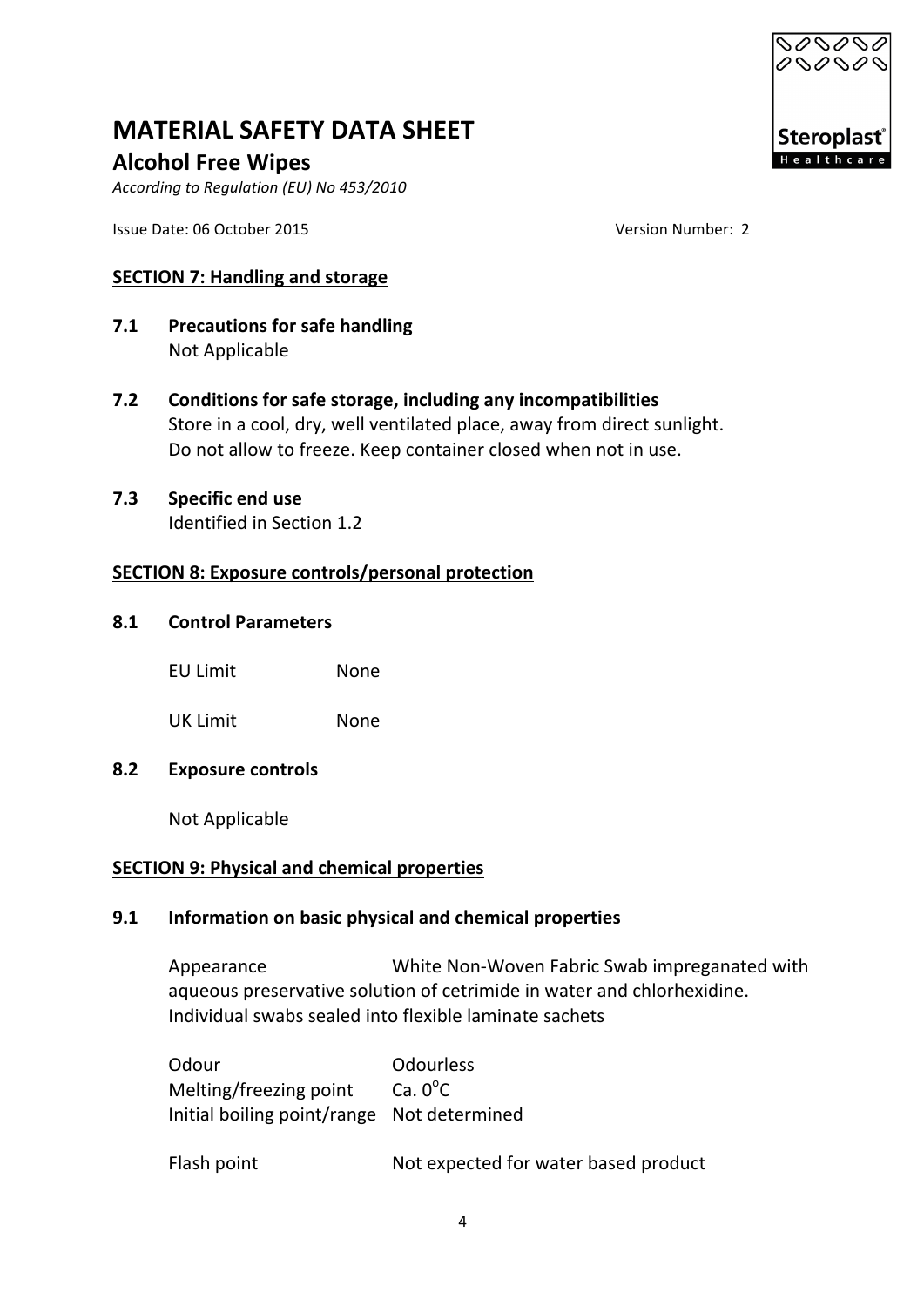

# **Alcohol Free Wipes**

*According to Regulation (EU) No 453/2010* 

Issue Date: 06 October 2015 Version Number: 2

| <b>Evaporation rate</b>          | Not expected for water based product |
|----------------------------------|--------------------------------------|
| Flammability (solid, gas)        | Not expected for water based product |
| Flammability or explosive limits | Not Applicable                       |
| Vapour pressure                  | As for water                         |
| Relative density                 | No data available                    |
| Solubility                       | Liquid is water soluble              |
| Partition coef                   | No data available                    |
| Auto-ignition temperature        | No data available                    |
| Decomposition temperature        | No data available                    |
| Viscosity                        | No data available                    |
| <b>Explosive properties</b>      | Not expected for water based product |
| Oxidising properties             | Not expected for water based product |
| <b>Other information</b><br>9.2  | Not available                        |

#### **SECTION 10: Stability and reactivity**

- **10.1 Reactivity Not Available**
- **10.2 Chemical stability** Stable under recommended storage and handling conditions
- **10.3** Possibility of hazardous reactions Not available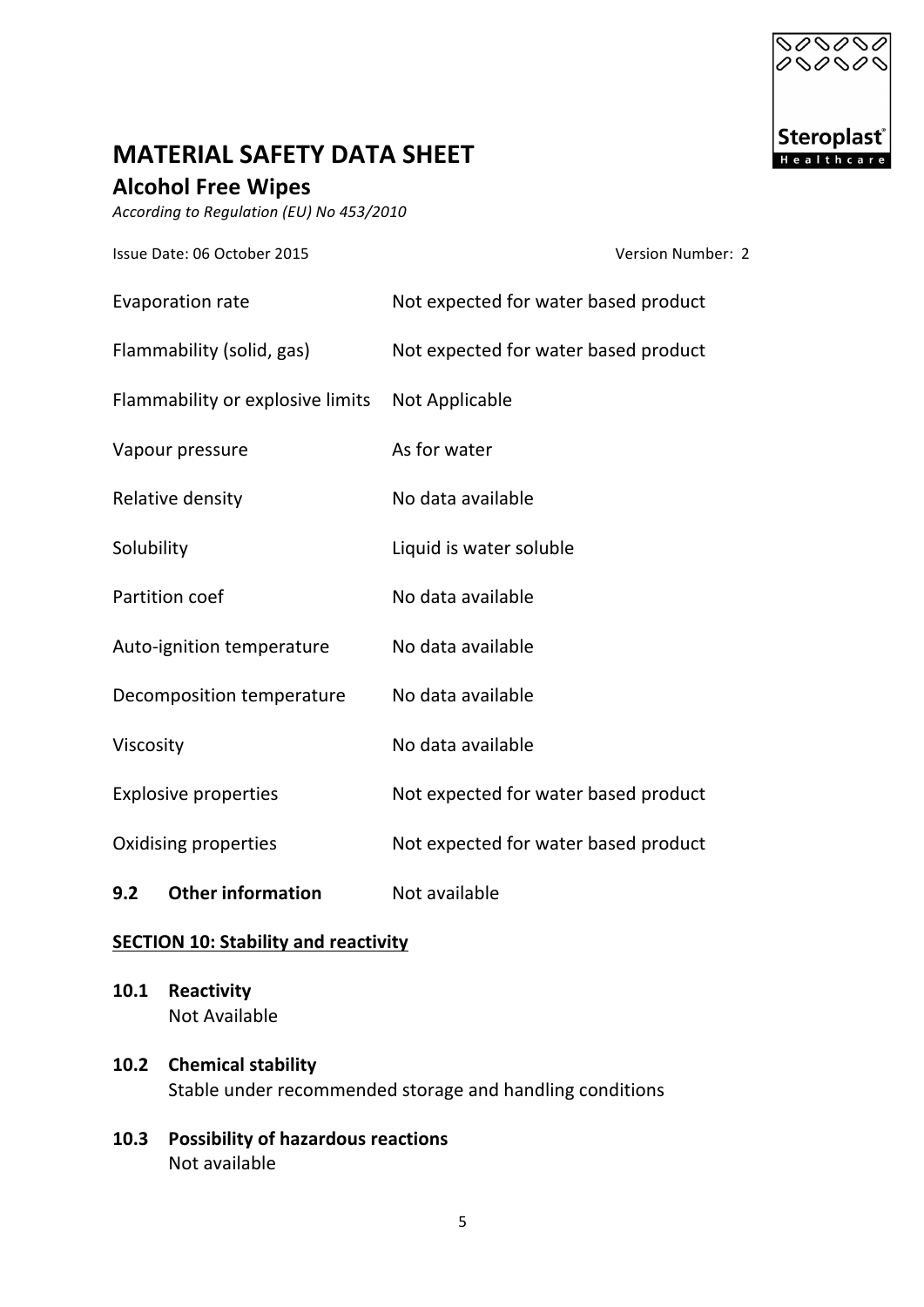

### **Alcohol Free Wipes**

According to Regulation (EU) No 453/2010

Issue Date: 06 October 2015 Version Number: 2

# **10.4 Conditions** to avoid Heat

- **10.5 Incompatible materials** Avoid contact with strong oxidising agents
- **10.6 Hazardous decomposition products** Carbon monoxide

#### **SECTION 11: Toxicological information**

#### 11.1 **Information of toxicological effects**

This preparation has not been tested for toxicological effects. Based on the known effects of the ingredients, the product is classified for human health effects as indicated below.

Acute toxicity Not classified as harmful

Irritancy Prolonged or repeated skin contact may cause irritation

Corrosivity Not available

Sensitisation Not available

Repeated dose toxicity Not available

Carcinogeicity Not available Toxicity for reproduction Not available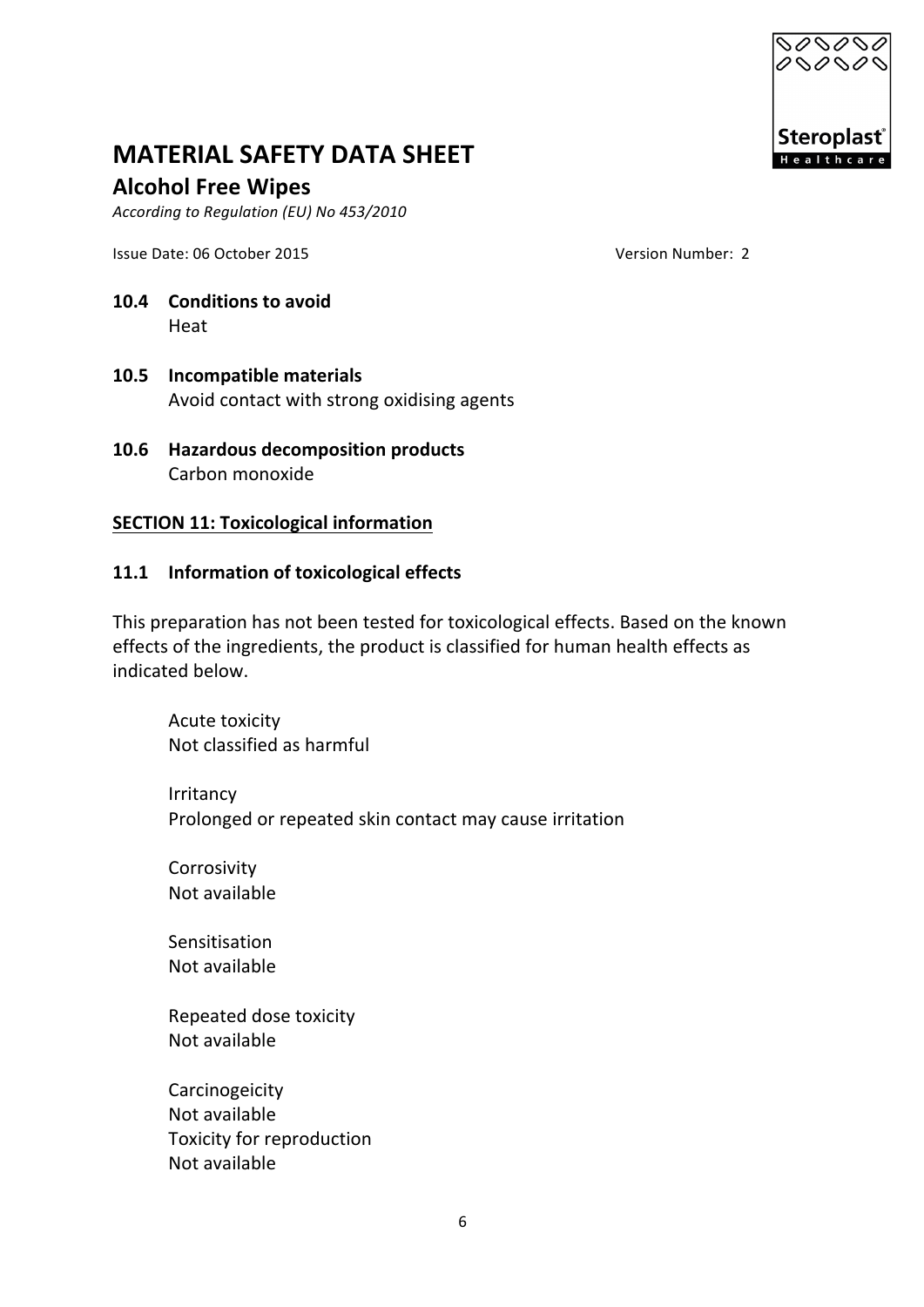# **Alcohol Free Wipes**

*According to Regulation (EU) No 453/2010* 

Issue Date: 06 October 2015 Version Number: 2

# **SECTION 12: Ecological information**

Ecotoxicological data have not been determined specifically for this product, but it is not classified as harmful on the basis of the known hazards of the components.

- **12.1 Toxicity** No information available
- **12.2** Persistence and degradability No information available
- **12.3** Bioaccumulative potential No information available
- **12.4 Mobility soil** No information available
- **12.5 Results of PBT and vPVP assessment** No information available
- **12.6** Other adverse effects No information available

#### **SECTION 13: Disposal considerations**

**13.1 Waste treatment methods** This product may be disposed of via the drains, by landfill, or by incineration. Disposal must be in accordance with current national and local regulations.

# **SECTION 14: Transport information**

Not Applicable